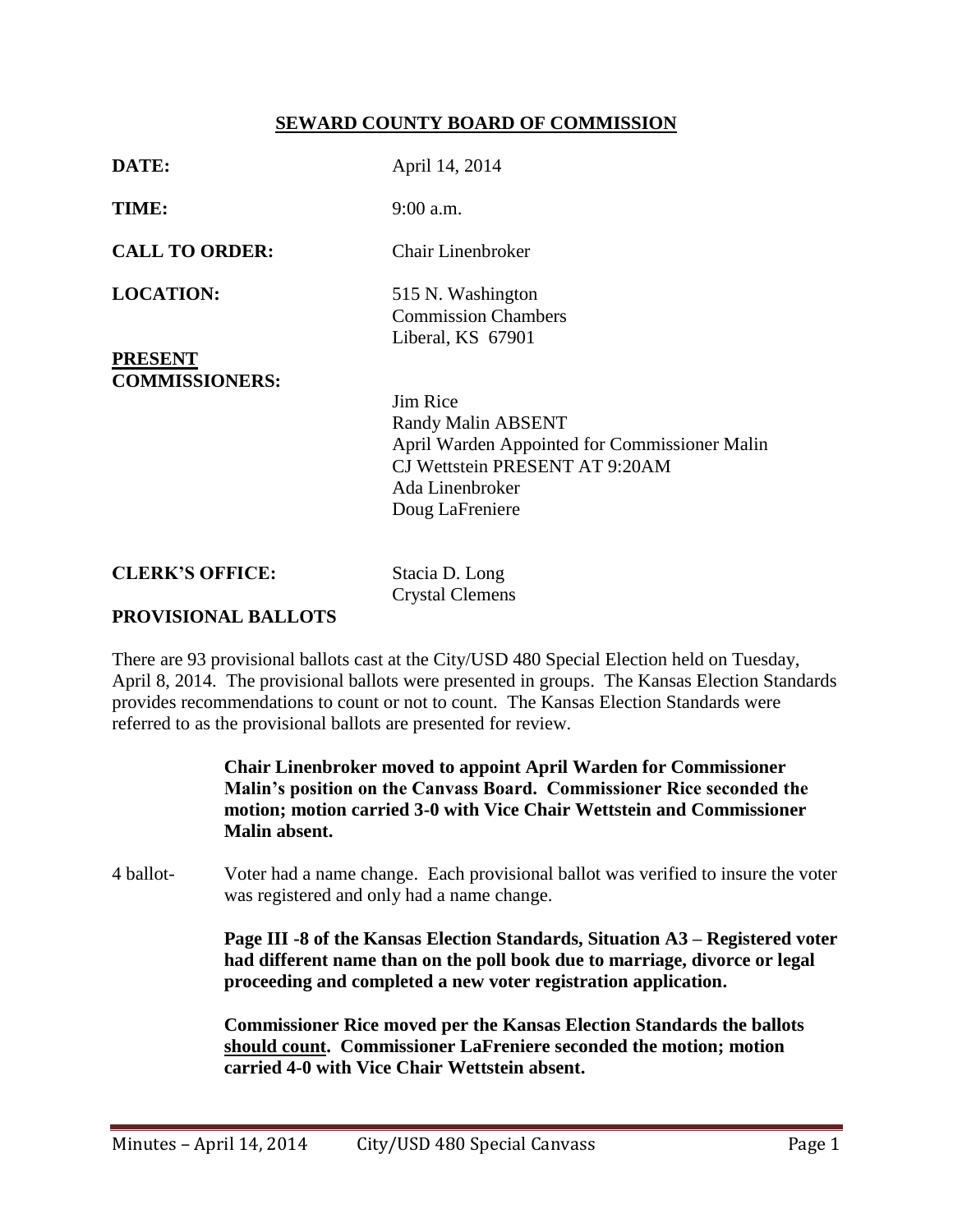28 ballots - Voter was not registered.

**Page III-8 of the Kansas Election Standards, Situation A6 – Voter was not registered.** 

**Commissioner LaFreniere moved per the Kansas Election Standards the ballot should not count. Commissioner Rice seconded the motion; motion carried 4-0 with Vice Chair Wettstein absent.** 

53 ballots - Voter moved within the county. Each provisional ballot was verified to insure the voter was registered and only had an address change.

> **Page III-8 of the Kansas Election Standards, Situation B3 – Registered voter moved anywhere in the county and voted at new precinct.**

**April Warden moved per the Kansas Election Standards the ballots should count. Commissioner Rice seconded the motion; motion carried 4-0 with Vice Chair Wettstein absent.** 

4 ballot - Voters name not found in poll book

**Page III-10 of the Kansas Election Standards, Situation D1 – Registered Voter's name was found by CEO elsewhere in poll book.** 

**Commissioner Rice moved per the Election Standards the ballots should count. Commissioner LaFreniere seconded the motion; motion carried 4-0 with Vice Chair Wettstein absent.** 

1 ballot - Voter did not show ID at the polls

**Page III – 11 of the Kansas Election Standards, Situation G1 – Voter in the county fails to provide valid identification, votes provisional. The law requires voter to provide ID in order to have ballot counted. However, if voter provides valid ID to CEO after voting provisional and before county canvass, the ballot should count.** 

**April Warden moved to count the ballot since the voter provided ID prior to the canvass. Commissioner Rice seconded the motion; motion carried 4-0 with Vice Chair Wettstein absent.**

1 ballot - Ballot was received before close of poles but did not get counted on the day of the election. **This ballot should count** due to CEO error.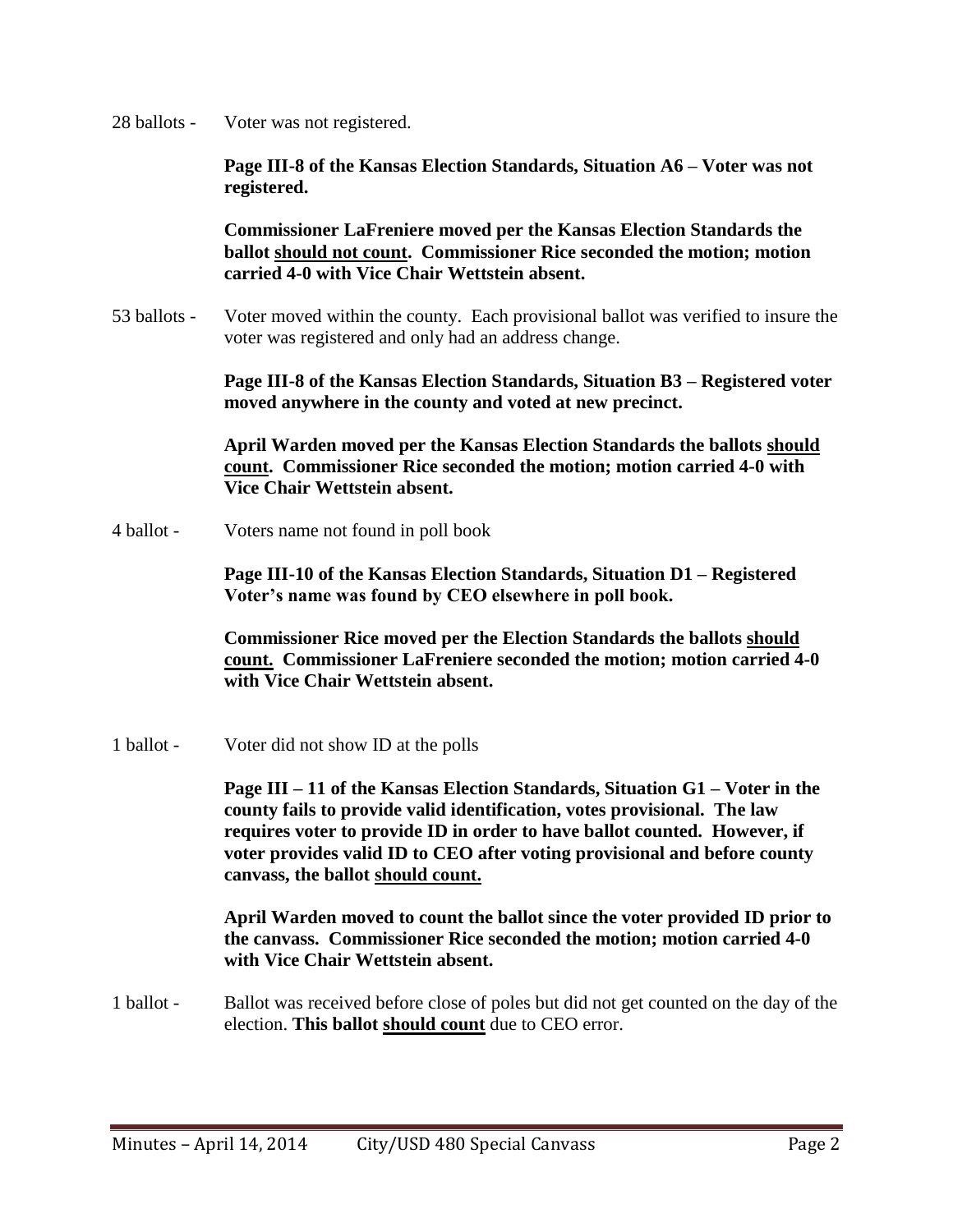|            | <b>Commissioner Rice moved per the Election Standards the ballots should</b><br>count. April Warden seconded the motion; motion carried 4-0 with Vice<br><b>Chair Wettstein absent.</b>                                                                                                         |
|------------|-------------------------------------------------------------------------------------------------------------------------------------------------------------------------------------------------------------------------------------------------------------------------------------------------|
| 1 ballot - | Voter claims to have been given the incorrect ballot for precinct lived in.                                                                                                                                                                                                                     |
|            | It was determined that a voter was in fact given the incorrect ballot. Voter was<br>given a Liberal Township 3 Ballot which did not include the Sales Tax Question.<br>Voter lives in Liberal City, Ward 1 Precinct 1. This provisional ballot should<br>count for the sales tax question only. |
|            | <b>Commissioner Rice moved to count the ballot. Commissioner LaFreniere</b><br>seconded the motion; motion carried 4-0 with Vice Chair Wettstein absent.                                                                                                                                        |
| 1 ballot - | Voter claims to have been given the incorrect ballot for precinct lived in.                                                                                                                                                                                                                     |
|            | We could not determine if the voter was in fact given the incorrect ballot as the<br>ballot given was voted and the voter did not question her ballot to the poll worker<br>until it was too late.                                                                                              |
|            | It is recommended that this provisional ballot should not count as it is<br>unlawful to vote twice in an election.                                                                                                                                                                              |
|            | <b>Commissioner Rice moved to not count the ballot. Commissioner</b><br>LaFreniere seconded the motion; motion carried 4-0 with Vice Chair<br>Wettstein absent.                                                                                                                                 |
| 9:20am     | The meeting recessed for the purpose of counting the approved Provisional<br>Ballots and to amend the Final Abstract for approval.                                                                                                                                                              |
| 9:28am     | The Final Abstract was presented to the Canvass Board for approval.                                                                                                                                                                                                                             |
|            | <b>Commissioner Rice moved to approve the Final Abstract as presented. April</b><br>Warden seconded the motion; motion carried 5-0.                                                                                                                                                             |
| 9:36am     | The meeting adjourned.                                                                                                                                                                                                                                                                          |